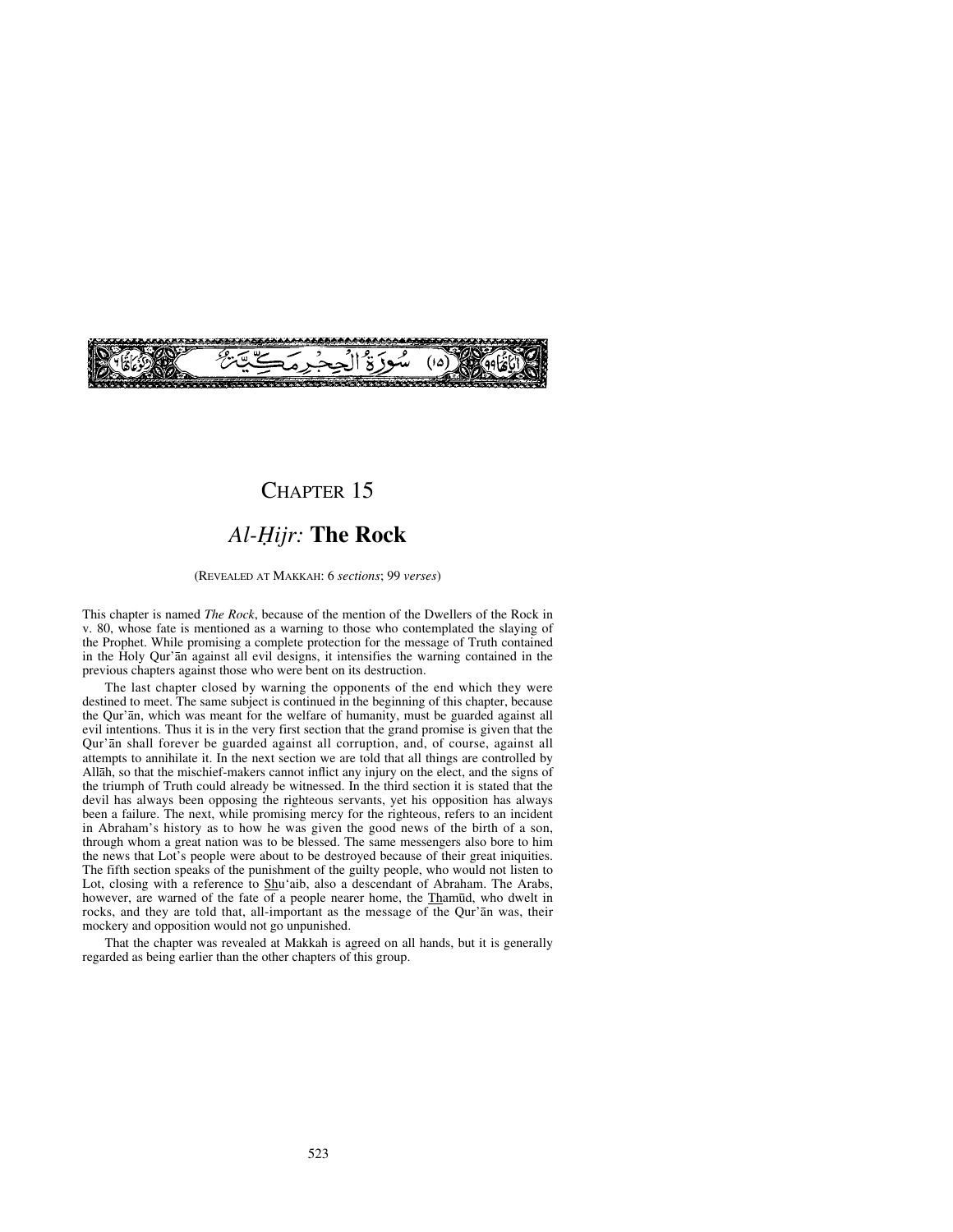### SECTION 1: **The Qur'ån is guarded**

In the name of Allåh, the Beneficent, the Merciful.

**1** I, Allåh, am the Seer. These are the verses of the Book and (of) a Qur'ån that makes manifest.

# بِسْبِهِ اللَّهِ الرَّحْمٰنِ الرَّحِيمُوِنِ الراسيلكانيت الكثب وتؤوان مهيبين

### **Part 14**

**2** Often will those who disbelieve wish that they were Muslims.*a*

**3** Leave them to eat and enjoy themselves, and let (false) hope beguile them, for they will soon know.

**4** And never did We destroy a town but it had a decree made known.

**5** No people can hasten on their doom, nor can they postpone (it).

**6** And they say: O thou to whom the Reminder is revealed, thou art indeed mad.

**7** Why bringest thou not the angels to us, if thou art of the truthful?

**8** We send not angels but with truth, and then they would not be respited.*a*

مُ بِسَماً يَدَدُّ الَّيْنِيْنَ كَفَرُّهُ إِلَّهُ كَانُوْا مُسْلِيِينَ۞ بِرْهِ مِيهِ بِٱڪْلُوٗا وَيَتَعَتَّقُوْا وَيُلْهِهِ هُ الْأَمَلُ فَسَوْفَ يَعْلَمُونَ ۞ وَمَآآهُلَكْنَا مِنْ قَدْيَةِ الْكَلَّاوَلَهَا كِتَابٌ مِّعْلُوْمُ ۞ مَاتَشْبِقُ مِنْ أُهَّةٍ آجَلَهَـا وَ مَـا يَسْتَأْخِرُوْنَ ۞ دَ تَالَوْا نَآَيْهَا الَّذِي شُدِّلَ عَلَيْهِ الذَّكَرُ إِنَّكَ لَمَجْنُونٌ ﴾ لَوْ مَا تَأْتِيْنَا بِالْمَلَيْكَةِ إِنْ كُنْتَ مِنَ الصُّدِيقِينَ۞ مَا نُنَزِّلُ الْمَلَيْكَةَ اِلَّا بِالْحَقِّ وَ مَا ڪَانُوَٓا!ذَاڻُنَظَريْنَ۞

<sup>2</sup>*a*. The passage does not refer only to life after death. The powerful opponents, who were under the impression that Islåm would soon be annihilated, must no doubt have felt after in life, when the truth of Islåm became manifest to them, that it would have been much better for them, if they had accepted Islåm at the first call of the Prophet.

<sup>8</sup>*a*. The demand is here as elsewhere: *Why are not the angels sent?* The words *if thou art of the truthful* clearly show that the coming of angels is demanded in relation to the fulfilment of prophecies. The answer makes it still more clear. The words *bi-l-haqq* (*with truth*) really signify *in accordance with the requirements of truth, justice,* and *wisdom* (LL). The meaning therefore is that the angels will be sent, when they are required to execute the judgment of the doom of the opponents; and the concluding words, *and then they would not be respited*, dispel all doubts on the point.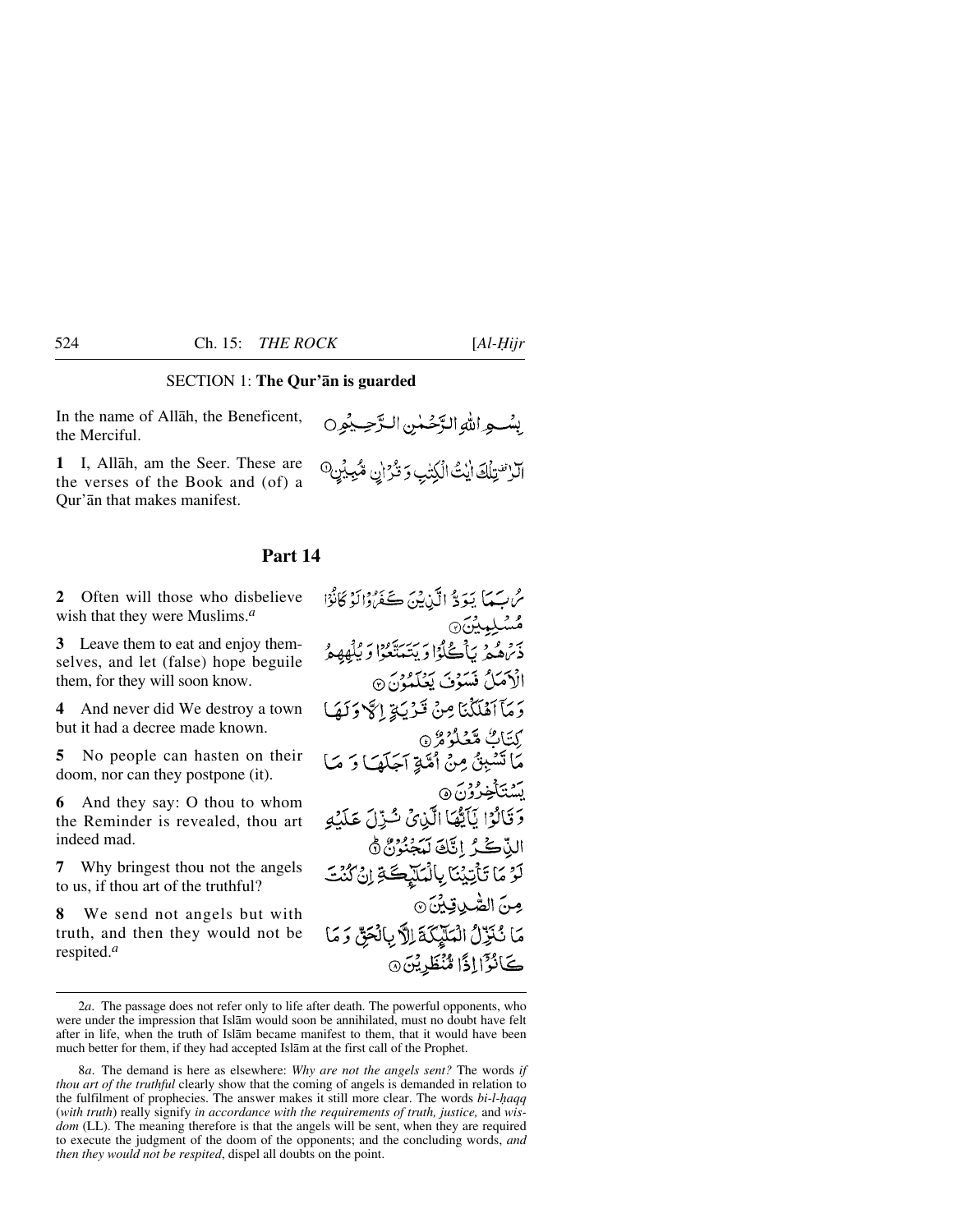**9** Surely We have revealed the Reminder, and surely We are its Guardian.*a*

**10** And certainly We sent (messengers) before thee among the sects of yore.

**11** And there never came a messenger to them but they mocked him.

**12** Thus do We make it enter the hearts of the guilty*a —*

**13** They believe not in it; and the example of the ancients has gone before.

**14** And even if We open to them a gate of heaven, and they keep on ascending into it,

**15** They would say: Only our eyes have been covered over, rather we are an enchanted people.*a*

إِنَّا نَحْنُ نَزَّلْنَا الَّذِّكَّ رَبَّ إِنَّ لَهُ لَخْفِظُوْنَ ۞ وَلَقَدْ آمْ سَلْنَا مِنْ قَبْلِكَ فِيْ شِيَعِ الْاَوَّلِيْنَ ۞ 5 مَا يَأْتِيُهِمْ مِّنْ تَرَسُوْلِ اِلَّا كَانُوْا بِهٖ يَسْتَهْزِءُوۡنَ ۞ كَذَٰإِلَى نَسْلَكُمُّ فِيْ قُلُوْبِ الْمُجْرِمِينَ نَّ لَا يُؤْمِنُونَ بِهِ وَقَدْ خَلَتْ سُنَّةُ الْأَوَّلِيْنِ وَلَوْ فَتَحْنَأُ عَلَيۡهِمۡ بَأَبًا مِّنَ السَّمَآءِ فَظَلُّوۡا فِيُّهِ يَعْرُجُوْنَ۞ كَتَأْلُوْا إِنَّهَا مُهْجِّدَتْ أَبْصَائِرَ بِٱلْجَمَاحِ ن ده مي ده و د و د و د سر ع<br>نحن قوم مسجون ۱۵

وَلَقَدْ، جَعَلْنَا فِي السَّيِّعَاءِ بِّ دُوْجًا وَ

#### SECTION 2: **Forces of Evil will be destroyed**

**16** And certainly We have made strongholds in the heaven, and We

12*a*. *Thus* refers to the mockery mentioned in the previous verse; the meaning being *as they mock the revelation, so We make it enter their hearts that they do not believe in it*. It is equivalent to saying that this is due to their mockery, or a consequence of their mockery.

15*a*. This verse and the one preceding it speak of the hardness of their hearts. They were determined to reject the truth and did not pay any attention to the clearest evidence.

<sup>9</sup>*a*. This is one of the most wonderful prophecies, whose fulfilment is, and will ever remain, a standing testimony to the truth of the Holy Qur'ån. The statement is first made in connection with the powerful opposition of the disbelievers, and is then made general, that the Qur'ån will for all time be preserved safe against all attempts to destroy it and from every kind of corruption. The fulfilment of this prophecy is so evident a fact that a hostile writer like Muir admits that "there is probably in the world no other book which has remained twelve centuries with so pure a text". The recent attempt of Dr. Mingana to prove alterations in the text of the Holy Qur'ån has resulted in miserable failure, and his discovery has rather set the question at rest. During the whole length and breadth of the Islamic world there does not exist a single copy with any variation from the recognized text, and thus not only was the Qur'ån preserved from destruction against a powerful enemy, but it has also been preserved from corruption.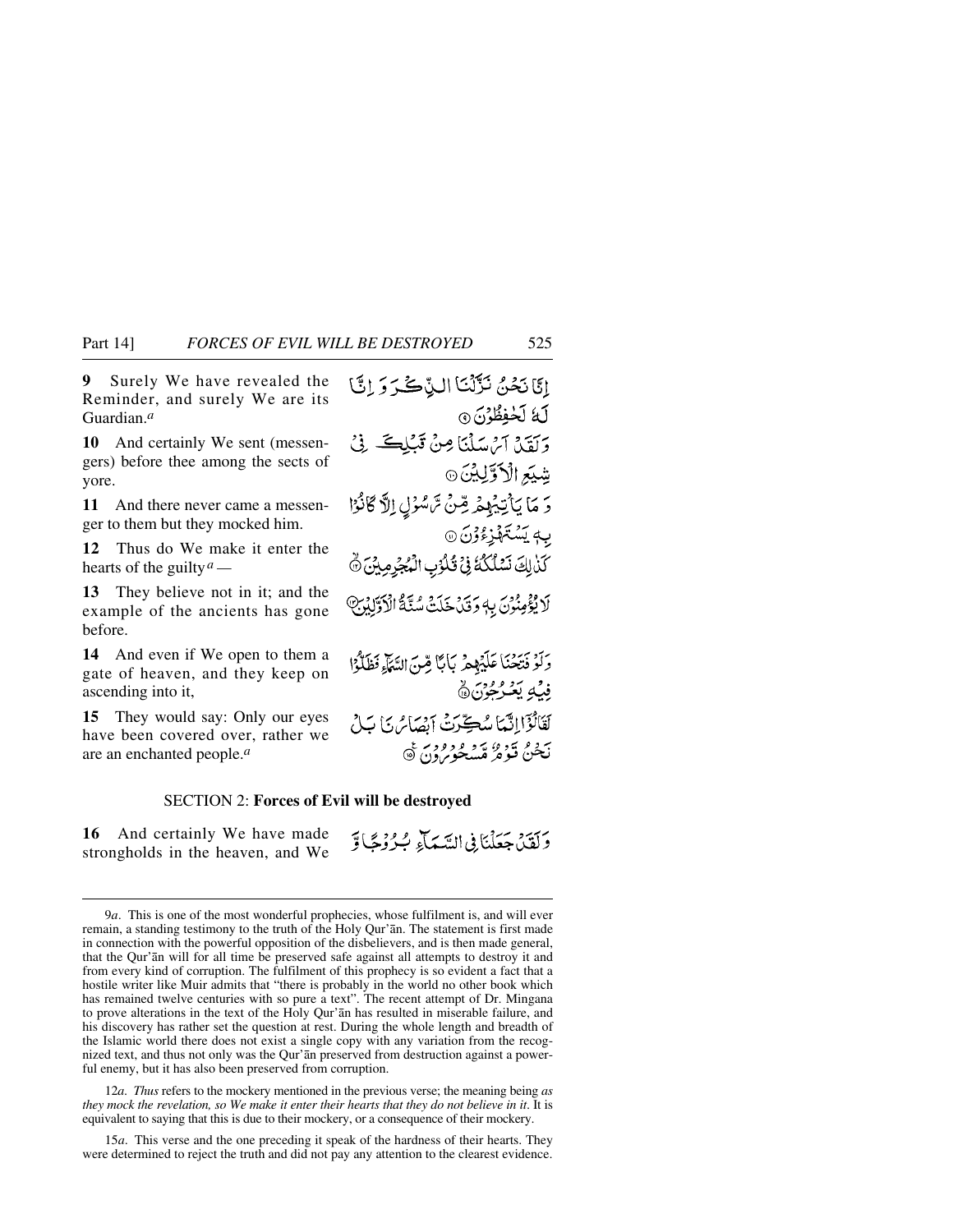have made it fair-seeming to the beholders,

**17** And We guard it against every accursed devil,

**18** But he who steals a hearing; so there follows him a visible flame.*a*

**19** And the earth — We have spread it out and made in it firm mountains and caused to grow in it of every suitable thing.

**20** And We have made in it means of subsistence for you and for him for whom you provide not.

**21** And there is not a thing but with Us are the treasures of it, and We send it not down but in a known measure.

**22** And We send the winds fertilizing,*a* then send down water from the clouds, so We give it to you to drink; nor is it you who store it up.

**23** And surely it is We, Who give life and cause death, and We are the Inheritors.*a*

وَحَفِظْنَهَامِنْ كُلِّ شَيْطِين تَرْجِـيْمِنَّ إلَّا مَنِ اسْتَرَقَ السَّمْعَ فَبَاتِيْتِ تِتْنَهَابٌ مُثَّبِيْنٌ ۞ دَالْأَمْرَضَ مَدَدْنَهَا دَ ٱلْقَدْمَا فِيكِهَا رَدَانِيَ دَاَنَبْتُنَا فِيهَا مِنْ كُلِّ شَيْءَ مَّوْزُوْنَ ۖ وَجَعَلْنَا لَكُمْ فِيْهَا مَعَايِشَ وَ مَنْ ڷۺؿػۯڶؿ*ؙ*ڹڒ*ڹ*ڗؾؽڹ۞ وَإِنْ مِّنْ شَيْءٍ إِلاَّجِنْدَنَاخَرَايِنَهُ َ وَ مَا نُّنَزِّلُّهَ اِلْأَرِيقَىَ بِهِ مَّعْلُوْمٍ @ وَإِنْسَلَنَا الرَّبِّيحَ لَوَاقِعَ فَبَانَنَيْ لَمْنَامِنَ السَّيَاءِ مَآجَ فَأَسْقَيْنِكُمُودُهُ وَمَآيَنَهُمْ ڷ؋ۑڂ۠ڒۣؽؚؽؙ*ؾ*ٛ ر إِيَّا أَبْيَحْنُ نَكْبَى وَ نُدِيِّتْ دَيْخَنُّ الْوٰرِدْدُنِ®

22a. The lawāqih, or *fertilizing* winds, are those which raise a cloud that gives rain, or those which make herbage and plants fruitful. Here they represent the signs of the progress of Islåm before its final triumph, which is indicated by the rain.

23*a*. *Wårith* means *one who inherits*, and therefore *one who remains after another has perished*. The announcement made here is a prophecy that the true worshippers of Allåh will be heirs in the land while the others will perish.

تَ يَتَّعُهَا لِلتُّظِرِيْنَ ۞

<sup>18</sup>*a*. The three verses speak of the soothsayers and the diviners, who were among the opponents of the Holy Prophet; they pretended to receive communications from on high. We are here told that they were really driven from the Divine presence, and therefore could not have any access to that source of purity. In speaking of the divinations as being followed by a visible flame, it is indicated that they meet with failure and disappointment. The description of spiritual truths in words relating to physical laws prevailing in the world is of common occurrence in the Holy Qur'ån. Thus in v. 22 the *fertilizing winds* stand for the *imperceptible advance of Islåm* (see 22*a*). For further reference, see 37:8, 8*a*, 9*a*, 10*a*; 52:38, 38*a*; 67:5, 5*a*; 72:8, 8*a*.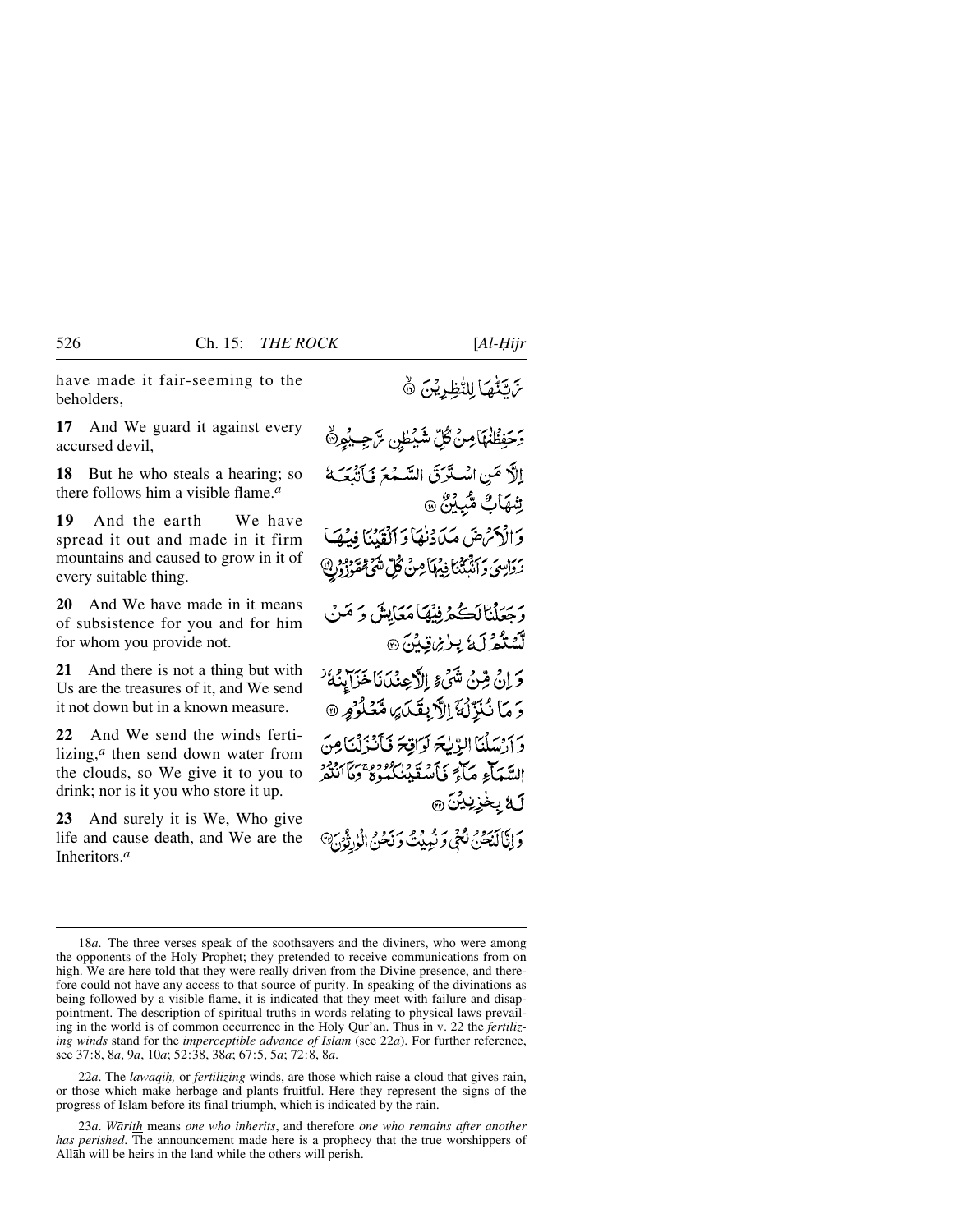Part 14] *THE DEVIL'S OPPOSITION TO THE RIGHTEOUS* 527

**24** And certainly We know those among you who go forward and We certainly know those who lag behind.

**25** And surely thy Lord will gather them together. He indeed is Wise, Knowing.*a*

وَلَقَلَا عَلِيْنَا الْمُسْتَقَلِيهِ بِنَ مِنْكُمْ دَ لَقَدْ عَلِمْنَا الْمُسْتَأْخِرِينَ @ دَ إِنَّ يَرَتَكَ هُوَ يَحْشُرُهُ هُوَ ۖ إِنَّ يَأْ حَڪِيْمٌ عَلَيْمٌ ﴾

#### SECTION 3: **The Devil's Opposition to the Righteous**

**26** And surely We created man of sounding clay, of black mud fashioned into shape.

**27** And the jinn, We created before of intensely hot fire.*a*

**28** And when thy Lord said to the angels: I am going to create a mortal of sounding clay, of black mud fashioned into shape.

**29** So when I have made him complete and breathed into him of

وَلَقَدْ خَلَقْنَا الْإِنْسَانَ مِنْ صَلْصَالٍ ِمِّنْ حَبَاٍ مِّسْنُوْنِ۞ وَالْجَآنَّ خَلَقْنَهُ مِنْ قَبْلُ مِنْ تَأْيِرِ السَّبْدُومِ ۞ 51ذُ قَالَ مَاتَّكَ لِلْمَلَيْكَةِ لِنَّ خَا بَشَرًا مِّنْ صَلْصَالِ مِّنْ حَبَامَّسْنُوْنَ® فَإِذَا سَوَّيْتُهُ وَنَفَخْتُ فِيُومِنُ رُّمِيْ

27*a*. For an explanation of man's creation from dust, see 7:12*a*. In man's creation from dust there also seems to be a reference to his low and humble origin and to his temperate nature, as opposed to another kind of creation of a fiery nature, which is called the *jinn* or the *devil*. The two words, *jinn* and *devil*, are frequently applied to men of a fiery temperament or rebellious nature, men who lead others to evil. This description of the creation of *men* and *jinn* from *dust* and *fire* respectively is no doubt an allegorical description of the nature of those who are submissive to Divine laws and those who rebel against them, and the allegory is carried on further in what is stated of the rebellion of the devil against Adam, the two being taken as prototypes of the two kinds of temperament. The two descriptions of the origin of man, his being made from clay that gives sound and of mud that is fashioned into shape, refer to the two great characteristics which give man a superiority over other animals, there being a reference to the use of language in the *clay that gives sound*, and to the perfection of his make in the *mud fashioned into shape*. Were it not for the use of language and the perfection of his make, man could not have risen above the lower animals. It should also be noted that elsewhere the *sals* $\bar{a}$ *l* is likened to *fakhkhår* (55:14), which means *clay that has been baked*, showing that the earth's surface itself has baked in fire. It was undoubtedly originally a lump of fire.

<sup>25</sup>*a*. *Al-mustaqdimßn* (v. 24) are *those who are foremost in accepting truth*, and *al-musta'khirßn, those who lag behind in accepting it*. They will all be gathered together, i.e., ultimately those who now lag behind will be brought over to the right course. Some understand by these two words *those who have gone before* and *those who will come afterwards* respectively, in point of time.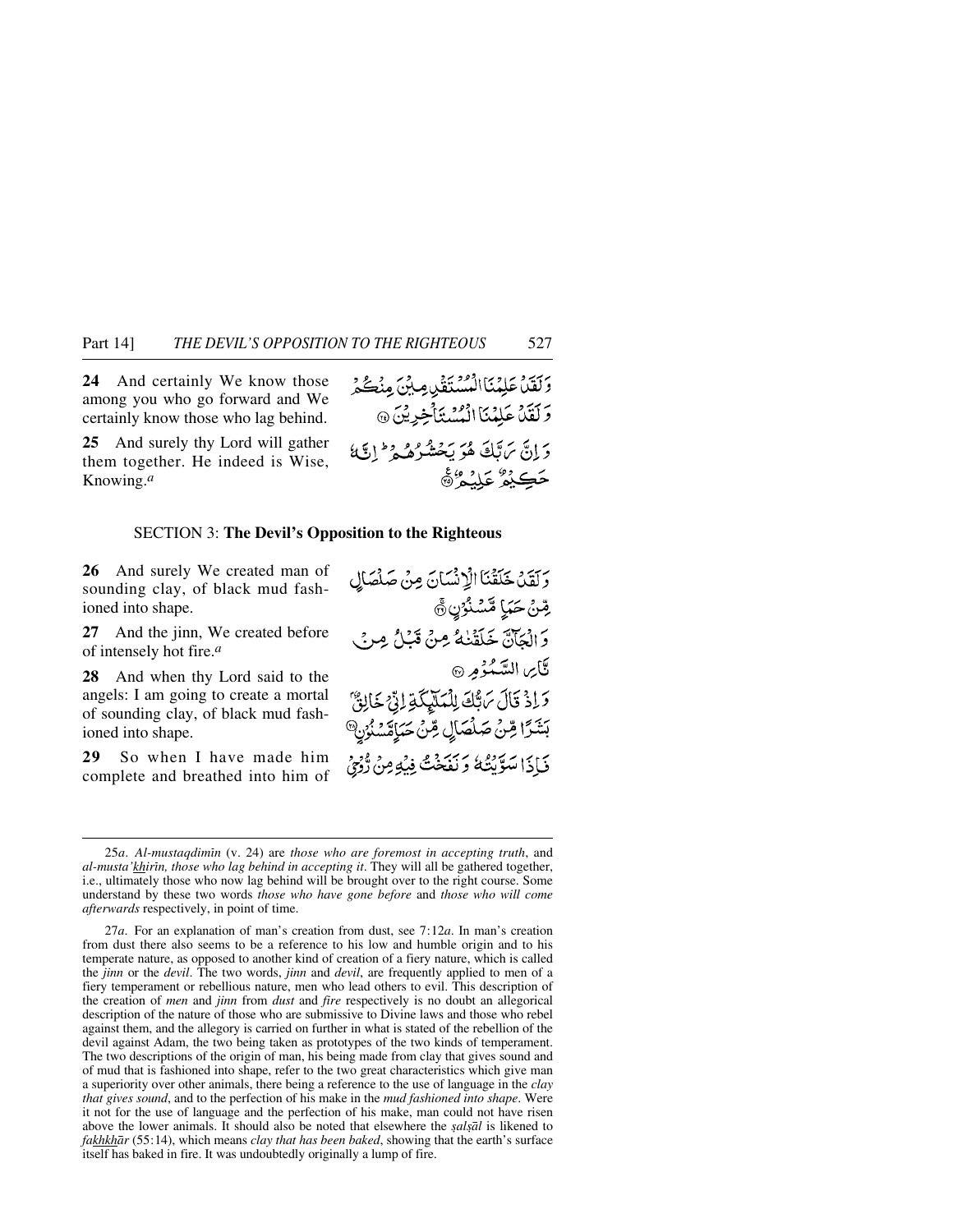My spirit,*a* fall down making obeisance to him.

**30** So the angels made obeisance, all of them together —

**31** But Iblis (did it not). He refused to be with those who made obeisance.

**32** He said: O Iblis, what is the reason that thou art not with those who make obeisance?

**33** He said: I am not going to make obeisance to a mortal, whom Thou hast created of sounding clay, of black mud fashioned into shape.

**34** He said: Then go forth, for surely thou art driven away,

**35** And surely on thee is a curse till the day of Judgment.

**36** He said: My Lord, respite me till the time when they are raised.*a*

**37** He said: Surely thou art of the respited ones,

**38** Till the period of the time made known.

**39** He said: My Lord, as Thou hast judged me erring,*a* I shall certainly make (evil) fair-seeming to them on

فَقَعُوْالَهُ سُجِدِينٌ ۞ فَسَجَدَ الْمَلْيِكَةُ كُلُّهُ بِمَعْمَرٍ اجْمَعُوْنَ ۞ الكرَّابْلِيْسْ إِنِّي أَنْ يَكْزُنَ مَعَ السَّجِدِيْنَ<sup>@</sup> قَالَ يَابِلِيْسُ مَالَكَ آلَا تَكُونَ مَعَ الشَّجِيِيِّينَ ۞ قَالَ لَمْ أَكُنْ لِأَسْجُدَلِبَنَّبِرِخَلَقْتَهُ مِنْ صَلْصَالِ مِّنْ حَيَا مَّسْنُوْنِ ۞ قَالَ فَأَخْرُجُ مِنْهَا فَإِنَّكَ يَجِيْدُ ﴾ وَّإِنَّ عَلَيْكَ اللَّغُنَةَ إِلَىٰ يَوْمِ الدِّيْنِ ۞ قَالَ رَبِّ فَأَنْظِرْنَيَّ إِلَىٰ يَوْمِرِ يُبْعَثُوْنَ ۞ قَالَ فَإِنَّكَ مِنَ الْمُنْظَرِيْنَ ﴾ إِلَىٰ يَؤْمِرالْوَقَّتِ الْمَعَلَوُمِ ۞

قَالَ يَرِبّ بِيَآ آَخْرَيْتَنِيۡ لِأَرۡتِيۡنَٰٓ لَٰهُمۡ

<sup>29</sup>*a*. This shows that man is made complete when the Divine spirit is breathed into him. It should be noted that the *Divine spirit* (Ar. *r∂ƒ*) does not mean here the *animal soul* in man, but the *spirit of Allåh*, that gives him perfection.

<sup>36</sup>*a*. When a man is raised to life spiritually, the suggestions and the promptings of the devil cease to affect him. But until he finds spiritual life, evil suggestions mislead him now and then. This is the "time made known" in v. 38.

<sup>39</sup>*a*. The meaning has been fully explained in 7:16*a*. It may be added here that this is a remarkable instance of what *idlal*, *ighwa'*, and such other words mean when attributed to Allåh. The devil refuses to make obeisance to Adam of his own accord, and this is expressed by saying *aghwaita-nß,* the meaning clearly being, *because Thou hast judged me to be in error,* not *caused me to err*.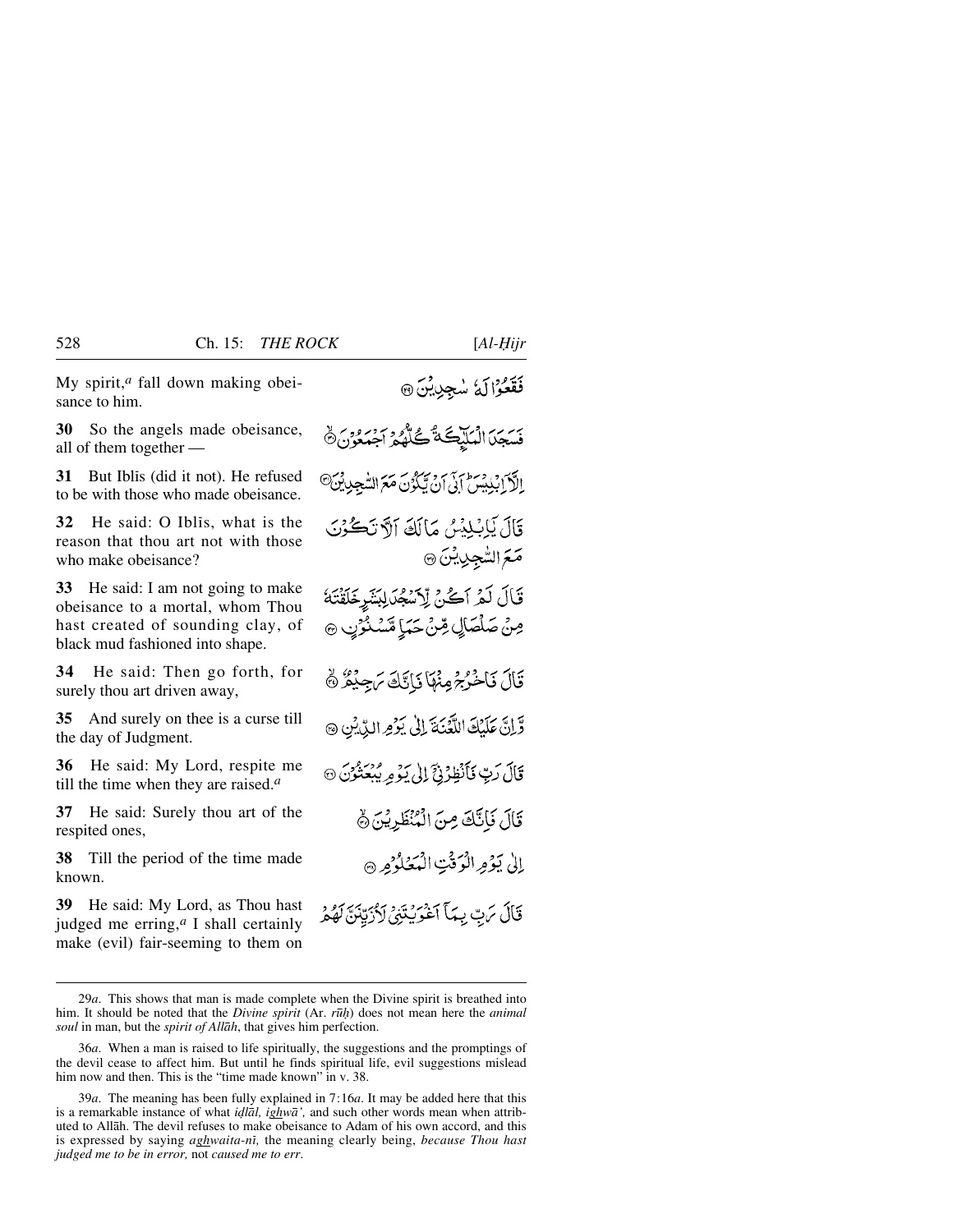earth, and I shall cause them all to deviate,

**40** Except Thy servants from among them, the purified ones.

**41** He said: This is a right way with Me.

**42** As regards My servants, thou hast no authority over them except such of the deviators as follow thee.*a*

**43** And surely hell is the promised place for them all —

**44** It has seven gates. For each gate is an appointed portion of them.*a*

#### SECTION 4: **Mercy for the Righteous — Abraham**

**45** Surely those who keep their duty are in Gardens and fountains.

**46** Enter them in peace, secure.

**47** And We shall root out whatever of rancour is in their breasts — as brethren, on raised couches, face to face.

**48** Toil afflicts them not therein, nor will they be ejected therefrom.*a*

42*a*. In a broad sense all men are servants of Allåh. That the devil has no authority over any man is clear from 14:22, where the devil says to his followers: "I had no authority over you, except that I called you and you obeyed me."

44*a*. Hell is mentioned by seven different names in the Holy Qur'ån: (1) *Jahannam,* or *hell;* (2) *la˚å,* or *flaming fire;* (3) *ƒu∆amah,* or *crushing disaster;* (4) *sa'ßr,* or *burning fire;* (5) *saqar,* or *scorching fire;* (6) *jaħm,* or *fierce fire;* (7) *håwiyah,* or *abyss*. The seven gates mean the seven ways which lead into it, according to which there are seven different names. But see 2:29*b*, where it is shown that the numeral *seven* in Arabic often stands for a large number, so that the meaning may be that there are many gates or many ways leading to it.

48*a*. Such is the Muslim paradise. There is absolute peace of mind, perfect security from any inclination to evil or any other danger (v. 46); there is a brotherhood in which no one conceals any rancour in his heart for his brother, nor has anyone a complaint against another (v. 47); and lastly, there is neither toil nor fatigue, nor is one to be ever deprived of that state of perfect bliss (v. 48). This verse further establishes that those

الأَعِبَادَكَ مِنْهُمُ الْمُخْلَصِينَ @ قَالَ هٰذَا صِرَاطٌ عَلَيَّ مُسْتَفِيْحُرُ® اِنَّ عِبَادِيُ لَيْسَ لَكَ عَلَيْهِمْ سُلْطُنٌ الَّهُ مَنِ اتَّبَعَكَ مِنَ الْذُويُنَ @ دَانَ جَهَنَّهُ كَمُؤْعِلُاهُمْ أَجْمَعِينٌ ﴾

فِي الْأَمْهِنِ وَلَأُغْوِيَنَّهُمُ آجَمَعِينَ ﴾

لَهَاسَبْعَةُ آبْوَايِحْ لِكُلِّ بَابِ ة بِنْمُهُمْ جُزْءٌ مُتَّقْسُومٌ ۞

إِنَّ الْمُتَّقِيِّنَ فِي جَنَّتٍ وَّعُيُوْنٍ ﴾ أَدْخُلُوْهَا بِسَلْمٍ اٰمِنِيْنَ ۞ دَ بَنِعْنَامَا فِي صُلُادِيڤِهْ رِّسْنَ غِيلَّ اخْوَانَا عَلَى سُيُرِيهِ مُنْتَقْبِلِيْنَ ۞ لَابَيْتَشَهَّمْ فِيْهَا نَصَبُّ وَّ مَا هُمْ مِّنْهَا *ۑؠؠٛڂٛڗڿ*ؽڽؘ۞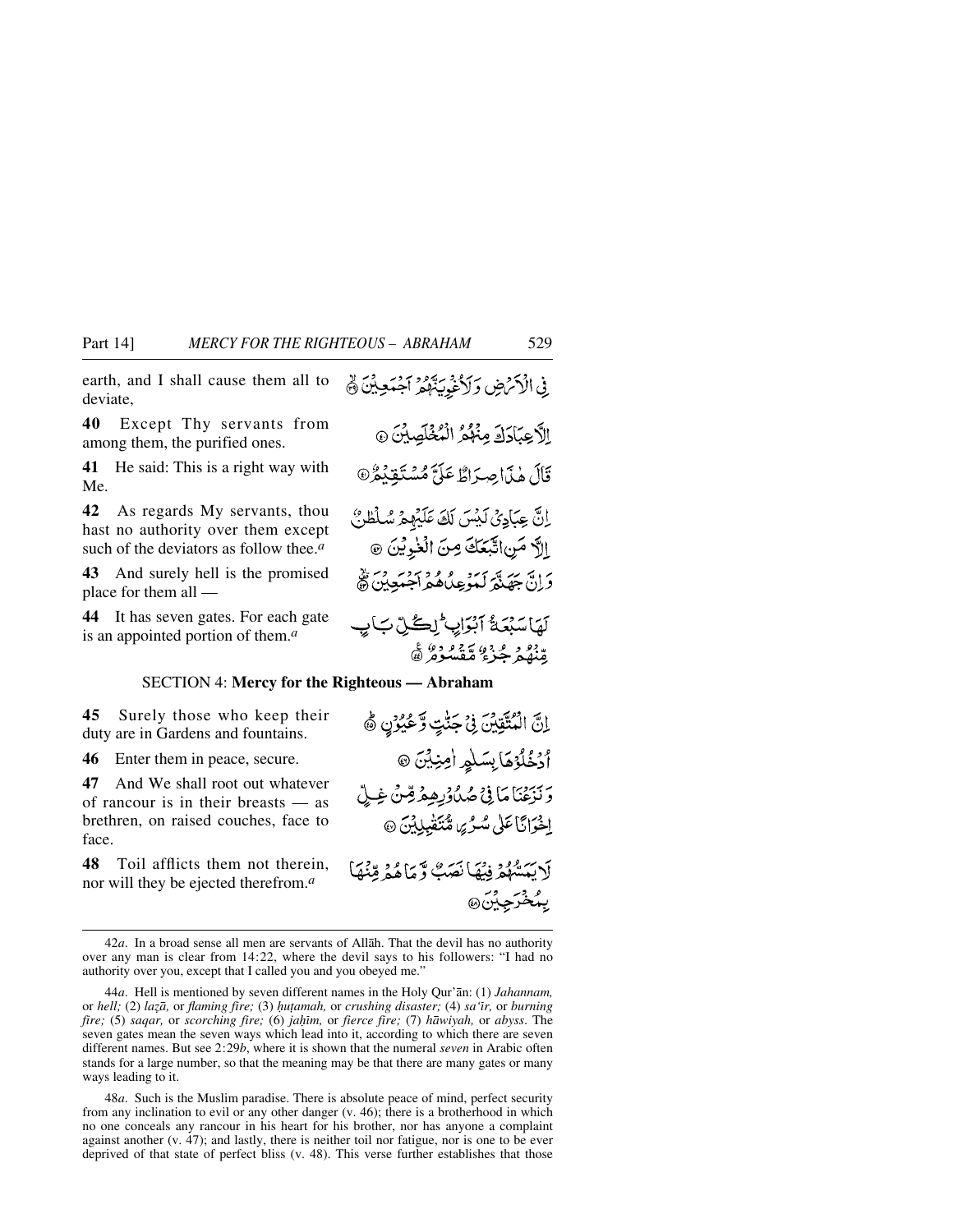**49** Inform My servants that I am the Forgiving, the Merciful,

**50** And that My chastisement that is the painful chastisement.

**51** And inform them of the guests of Abraham.

**52** When they entered upon him, they said, Peace! He said: We are afraid of you.

**53** They said: Be not afraid, we give thee good news of a boy, possessing knowledge.

**54** He said: Do you give me good news when old age has come upon me? Of what then do you give me good news?

**55** They said: We give thee good news with truth,*a* so be not thou of the despairing ones.

**56** He said: And who despairs of the mercy of his Lord but the erring ones?

**57** He said: What is your business, then, O messengers?

**58** They said: We have been sent to a guilty people,

**59** Except Lot's followers. We shall deliver them all,

**60** Except his wife: We ordained that she shall surely be of those who remain behind.

نَبِّئُ عِبَادِئِ اَنَّىَ اَنَّ الْعَفُورُ الرَّحِيْمُ دَانَ عَذَابِيٌ هُوَ الْعَذَابُ الْأَلِيْمُرُ وَبَبِّئَهُمْ عَنْ ضَيْفٍ إِبْرٰهِ يُمَرَّهُ إِذْ دَخَلُوْاحَلَيْهِ فَقَالُوْاسَلْمَا يَلَلَّ إِنَّامِنْكُمْ وَجِلْوُنَ ۞ قَالَوْالَا تَوْجَلُ إِيَّانُكِيَّنَّدُكَ بِغُلْمِطَلِيْطِ قَالَ ٱبَيَّنَّهُمْ تُمُؤْنِي عَلَى أَنْ مَّسَّنِيَ الْمَكِبَدُ فَبِمَ تُبَشِّرُوْنَ @ قَالُوْا بَشَّدُنْكَ بِالْحَقِّ فَلَا تَكُنُ قِنَ الْقُنِطِيْنَ ۞ قَالَ وَمَنْ يَقْنَطُوسُ رَّحْمَةِ يَرْتِيَةِ الكرالصّالوُنَ @ قَالَ فَمَاخَطْبُكُمْ اَيُّهَا الْدُرْسَلُوْنَ @ قَالُوْٓا!تَآ ٱرۡسِلۡنَآاِلِ تَوۡمِ مُّجۡرِمِیۡنَ ۞ إِلَّا أَنْ نُوَطِّ إِنَّا لَيُنَجُّدُهُمْ أَجْهَعِينَ ﴾ ٳڷٵڡٛڗٳؘؾڬۊڐۯڹؘٲ<sup>ٷ</sup>ٳڹؖۿٵڹڛؘٵڷڂڹڔؽؽؘ

who are once made to enter paradise are not sent back to this world; and that therefore the garden in which Adam was at first placed was not the paradise of heavenly life, for in that case he would not have been ejected from it.

<sup>55</sup>*a*. Compare 3:45. The good news given here is not *of* truth, but *by means of* truth, which is Divine revelation.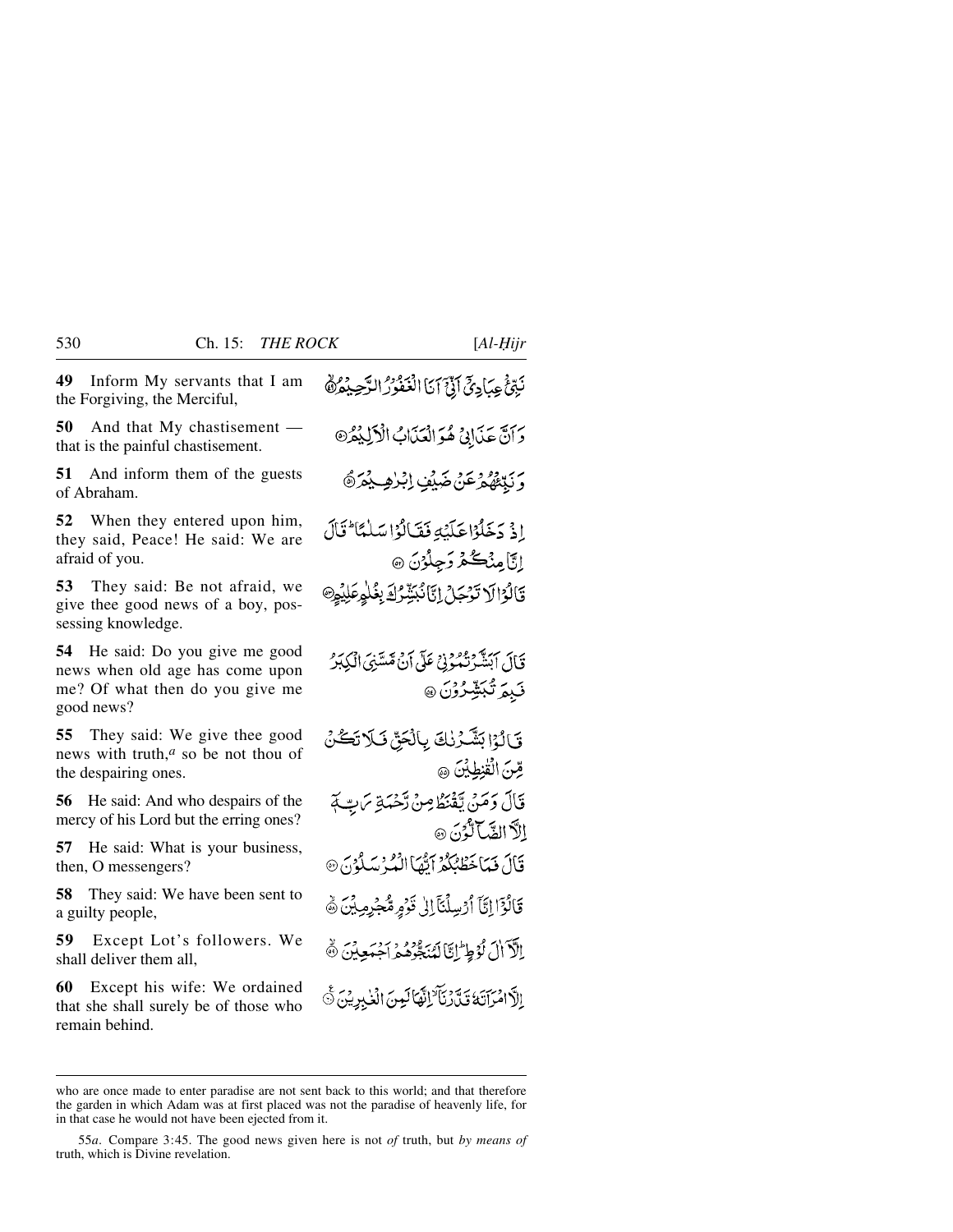### SECTION 5: **Lot and Shu'aib**

**61** So when the messengers came to Lot's followers,

**62** He said: Surely you are an unknown people.

**63** They said: Nay, we have come to thee with that about which they disputed.

**64** And we have come to thee with the truth, and we are surely truthful.

**65** So travel with thy followers for a part of the night and thyself follow their rear; and let not anyone of you turn round, and go whither you are commanded.

**66** And We made known to him this decree, that the roots of these should be cut off in the morning.

**67** And the people of the town came rejoicing.

**68** He said: These are my guests, so disgrace me not,

**69** And keep your duty to Allåh and shame me not.

**70** They said: Did we not forbid thee from (entertaining) people?*a*

**71** He said: These are my daughters, if you will do (aught).*a*

**72** By thy life! they blindly wandered on in their frenzy.

فَلَتَاحَاءَالَ لُؤُطِ الْمُزْسَلُوْنَ ﴾ قَالَ إِنَّكُمْ قَوْمٌ مِّنْڪَرُوْنَ ۞ قَالُوْا بَلْ جِئْنِكَ بِمَاكَانُوْافِيْهِ يَمْتَرُوْنَ دَأَتَيْنَكَ بِالْحَقِّ دَاتَّا لَصْدِاقُوْنَ ۞ فَأَسْرِ بِأَهْلِكَ بِقِطْعِ مِّنَ الَّبْلِ وَاتَّبِعُ آدْبَابَهُمْ دَلَا يَلْتَفِتُّ مِنْكُمْ آحَدٌّ وَّامْضُوْا حَيْثُ نُوْصَرُوْنَ ۞ وَقَضَيْنَآَ الْكَهِ ذَلِكَ الْأَصْرَ أَنَّ دَايِيرَ هَؤَلَاءِ مَقْطُوْعُ مُّصْبِحِيْنَ ۞ وَجَلَّىَ أَهْلُ الْعَبِايِّنَةِ يَسْتَبْتِشِرُوْنَ @ قَالَ إِنَّ هَؤُلاَءٍ ضَيْفِي فَلَا تَفْضَحُرْنِ ﴾ دَ اتَّقَدُا اللَّهَ وَلَا تَكْنُوْنِ ۞ كَالْؤَاآرَلَهُ نَنْهَكَ عَنِ الْعٰلَيْثِينَ ۞ قَالَ هَؤُلَاءٍ بَنُدِّيِّ إِنْ كُنْتُمْ فَعِلِيْنَ ۞ أَسَيْرُ فِي اتَّعُدْمَ كَفِيٍّ سَكَّرَتِهِ مُرَبَّنِتُهُوْنَ @

<sup>70</sup>*a*. As remarked in 11:78*a*, Lot was a stranger among the Sodomites, and, as this verse shows, he was forbidden by the people to entertain any stranger as a guest or to give him shelter.

<sup>71</sup>*a*. He offered his daughters as hostages, as a guarantee that the strangers would not make any mischief; see further 11:78*a*.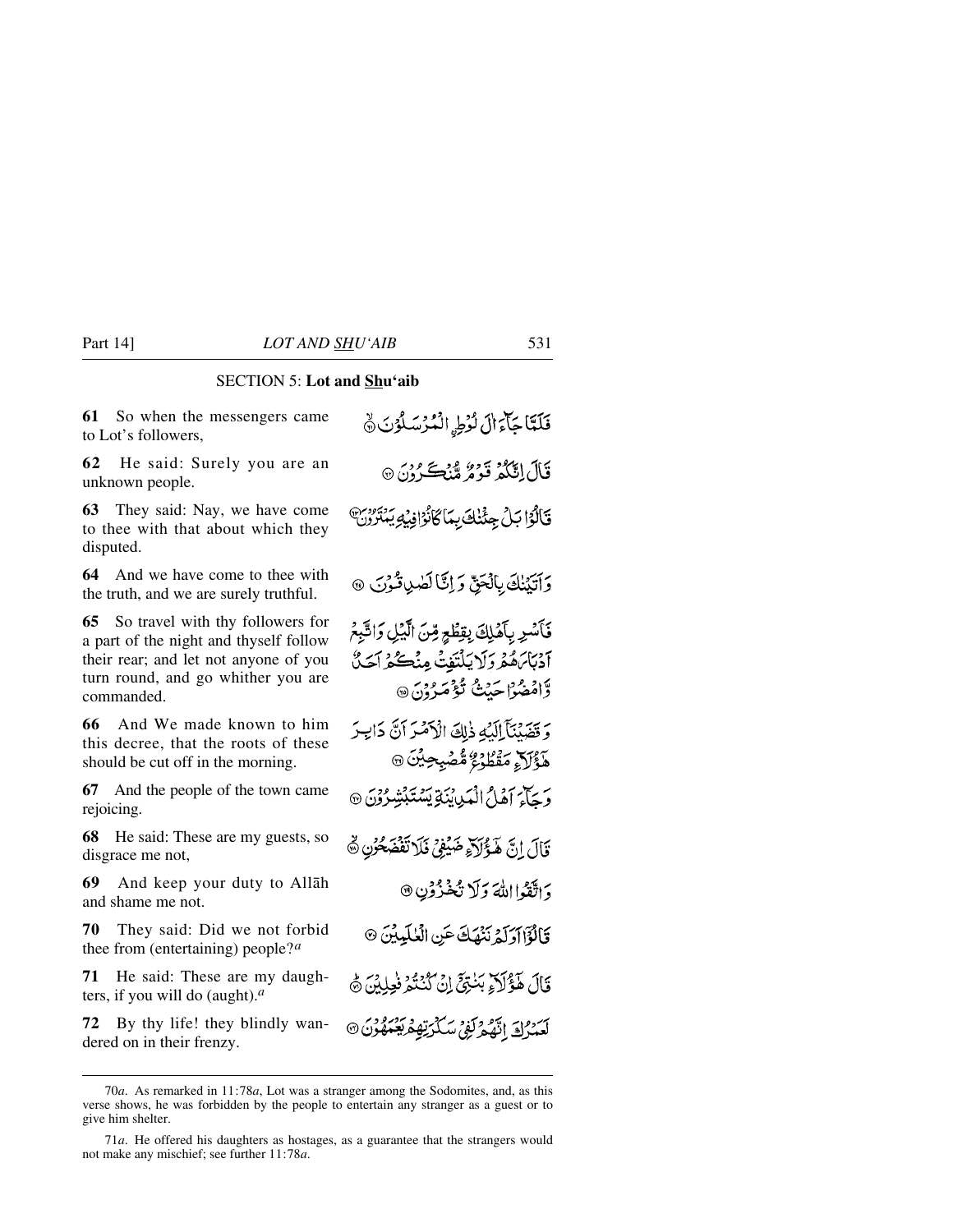**73** So the cry overtook them at sunrise;

**74** Thus We turned it upside down, and rained upon them hard stones.

**75** Surely in this are signs for those who take a lesson.*a*

**76** And it is on a road that still abides.

**77** Verily therein is a sign for the believers.

**78** And the dwellers of the grove were indeed iniquitous:*a*

**79** So We inflicted retribution on them. And they are both on an open high road.*a*

فَأَخَذَتْهُمُ الصَّبْحَةُ مُشْرِقٍ بِنَ ۞ فَجَعَلْنَا عَالِيَهَا سَافِلَهَا وَ آمْطُرْنَا عَلَيْهِمْ <sub>ڮ</sub>ڮٲ؆ةٞ قِنْ سِجِّيْل ۞ انَّ فِي ذٰلِكَ لَأَيْتِ لِلْمُتَوَسِّيِدِيْنَ ۞ وَإِنَّهَا لَبِسَبِيْلِ مُّقِيْمِ @ اِنَّ فِيْ ذٰلِكَ لَأَيَـةً لِّلْمُؤْمِنِيْنَ ﴾ وَإِنْ كَانَ آصَحْبُ الْأَيْكَةِ لَظْلِمِبْنَ ﴾ فَانْتَقَىنَا مِنْهُمْ وَإِنَّهُمَالِبِإِمَامِهِمْبِيْنِ ﴾

### SECTION 6: **Dwellers of the Rock and a Warning**

**80** And the dwellers of the Rock indeed rejected the messengers;*a*

**81** And We gave them Our messages, but they turned away from them;

**82** And they hewed houses in the mountains, in security.

**83** So the cry overtook them in the morning;

**84** And what they earned availed them not.

رَيْدَهُ كَذَبَ بَرْيَدْ الْجِجْرِالْمُرْسَلِيْنَ ١ وَاتَيْنَهُمُ الْيَتِنَا فَكَانُوًا عَنْهَا مُعْرِضِيْنَ ٥ وَ كَانُوْا بَنْجِتُوْنَ مِنَ الْجِبَالِ بُيُوْتًا امِنِيْنَ® فَأَخَذَتْهُمُ الصَّبِحَةُ مُصَبِحِيْنَ ۞ فِيآ آخِنِي عَنْدُهُ مَيَّا يَجَانُوْا يَكْسِبُوْنَ ﴾

75*a*. *Mutawassim* is *one who examines things in order to know the real character of a thing from outward signs;* hence *one who takes a lesson from the fate of others.*

78*a*. *The dwellers of the grove* were Shu'aib's people. But whether they are the same as the people of Midian is not agreed upon.

79*a*. *Imåm* signifies *a road* because *it is pursued* or *followed,* the root being *amma,* meaning *he directed his course to* (LL). By *both* are meant the cities of the people of Lot as well as those of  $Shu$  aib's people. The road alluded to is the road followed by caravans from the Hijaz to Syria.

80*a*. The dwellers of the Rock are the people of Tham∂d; see 7:73*a*.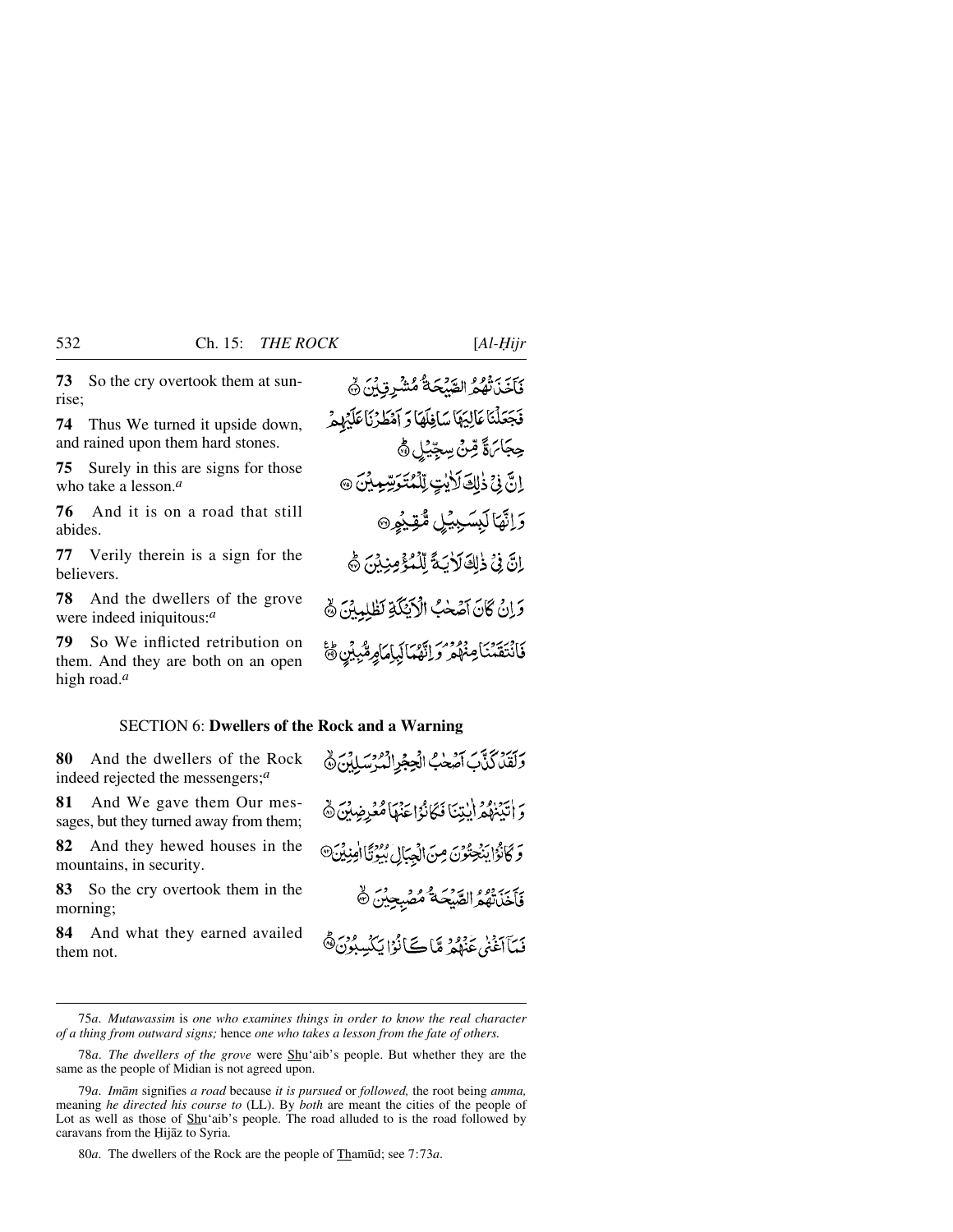Part 14] *DWELLERS OF THE ROCK AND A WARNING* 533

**85** And We created not the heavens and the earth and what is between them but with truth. And the Hour is surely coming, so turn away with kindly forgiveness.*a*

**86** Surely thy Lord — He is the Creator, the Knower.

**87** And certainly We have given thee seven oft-repeated (verses)*a* and the grand Qur'ån.

**88** Strain not thine eyes at what We have given certain classes of them to enjoy, and grieve not for them, and make thyself gentle to the believers.*a*

**89** And say: I am indeed the plain warner.

**90** Like as We sent down on them who took oaths,

**91** Those who divided the Qur'ån into parts.

**92** So, by thy Lord! We shall question them all,

**93** As to what they did.

وَ مَا خَلَقْنَا السَّمْوٰتِ وَالْأَمْرَضَ وَمَا بَدِّنَهُمَّآ اِلَّا بِالْحَقِّ وَ إِنَّ السَّاعَةَ لَأَنِيَةٌ فَاصْفَحِ الصَّفَحَ الْجَيِيْلَ @ اِنَّ يَهَّكَ هُوَ الْخَلْقُ الْعَلِيْدُ® وَلَقَيْنَ الْيَبْنَكَ سَبْعًا مِّنَ الْبَيْنَانِيّ وَالْقُدْإِنَ الْعَظِيْمَ لَاتَعُلَّانَّ عَنْنَكَ إِلَى مَا مَتَّعْنَا بِ آثرَ دَاجًا مِّنْهُمْ وَلَا تَحْزَرْ، عَلَيْهِ هِرْ وَاخْفِضْ جَنَاحَكَ لِلْمُؤْمِنِيْنَ @ وَ قُلْ إِنِّيِّ آَيَا التَّيْ يُرُ الْمُبِيْنُ ﴾ كَمَآ آنْزَلْنَا عَلَى الْمُقْتَسِمِينَ ﴾ الَّذِينَ جَعَلُوا الْقُرْانَ عِضِينَ @ قَوَّ بَرِيْكَ لَنَسْتَكَنَّهُمُّ آجَنَعِيْنَ ٢ عَدَّبَاڪَ کَڏُا بَعۡـَـلَدُن ۞

88*a*. This verse gives us a picture of the holy mind, for which the riches and embellishments of this life had no temptation, and the unequalled simplicity of his life from the time that he married a rich widow to the time that he ruled Arabia may be guessed from the last scene of his life, when he ordered the last penny in his house to be given to the poor. The verse, moreover, draws a picture of the utmost kindness and gentleness, which he showed to his followers. The straining of the eyes signifies looking desirously.

<sup>85</sup>*a*. The verse gives us a true insight into the Holy Prophet's mind. One instance only in the conquest of Makkah is sufficient to prove this, when, having captured the city which had most tyrannically driven him out with his followers, and whose people were guilty of shedding the innocent blood of the Muslims, he forgave all.

<sup>87</sup>*a*. The fact that the seven oft-repeated verses are the seven verses of the Opening chapter is known to every Muslim. These verses must be repeated by every Muslim in every single *rak'ah* in every prayer, to which he is at liberty to add any other portion of the Holy Qur'ån. Thus every Muslim repeats these seven verses at least thirty times a day, no other portion of the Holy Qur'ån being repeated so often. The Prophet himself is reported to have said that the "seven oft-repeated verses" were the seven verses of the *Fātiḥah* (B. 65:1). According to the same ḥadīth, the *Fātiḥah* is called the grand Qur'ān. It is so called because it contains the essence of the whole of the Qur'ån.